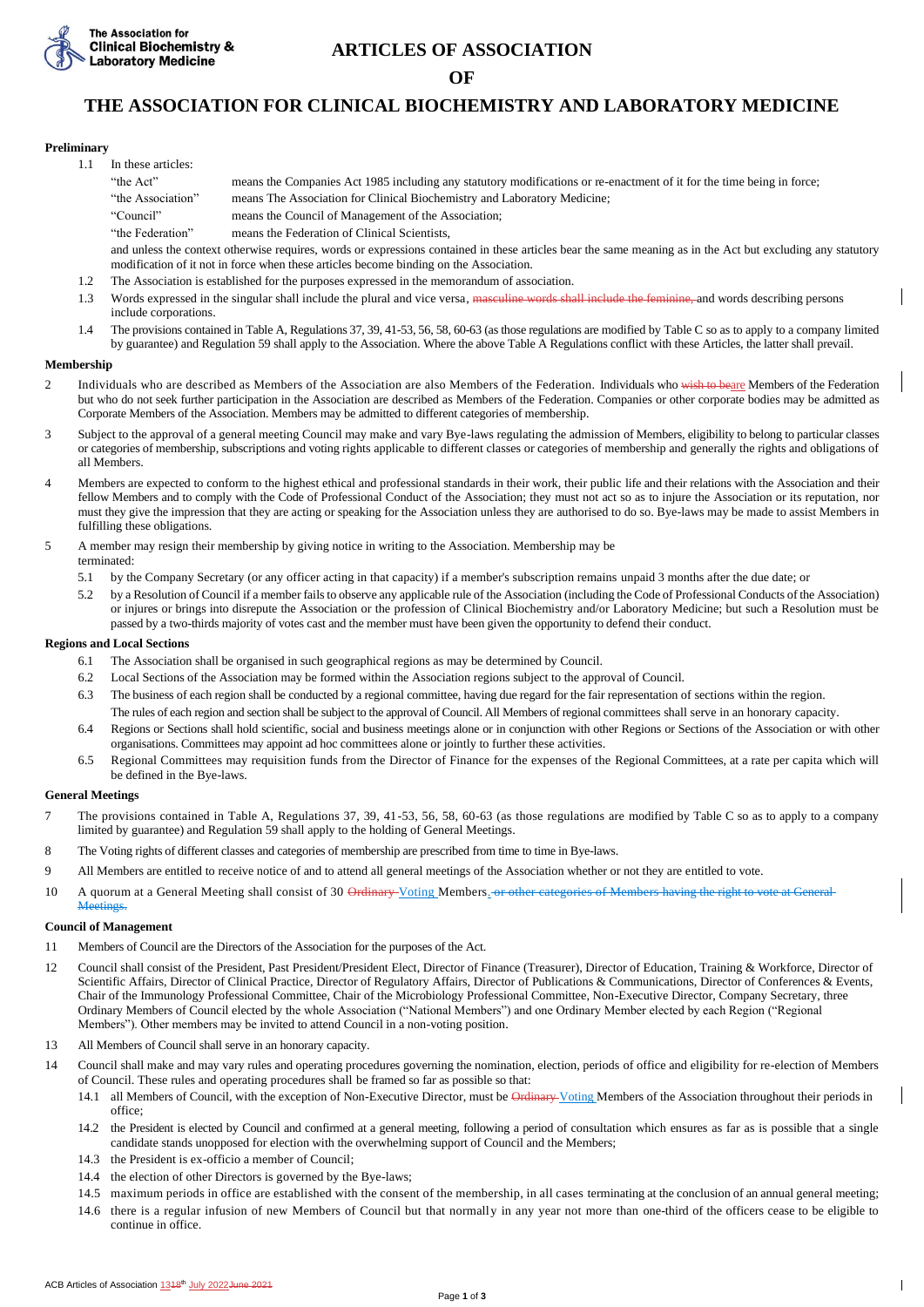- 15 The President shall preside at Council Meetings and at General Meetings; in their absence the Past President/President Elect shall preside or in their absence a Director elected by Members of Council who are present at the meeting shall preside.
- 16 The President shall, during their period in office, preside at all scientific and social functions of the Association, but they may nominate the President Elect or Past President to take their place.
- 17 The elected successor of any member of Council may attend Council Meetings but shall have no vote. Council may invite other persons to attend Council Meetings but they shall have no votes.

#### **Powers of Council**

18 Council is responsible for managing all the affairs of the Association and is authorised to exercise all its powers (except Federation matters which are dealt with in Articles 30-36 below), subject to the Act, the Memorandum and Articles of Association, and any directions given by special resolution of the Members.

#### **Bye-laws**

- 19 Council may make and vary Bye-laws on any matter concerning the operation of the Association.
- 20 Details of any new Bye-law or any variation in existing Bye-laws must be included in the notice of the next annual general meeting after the new Bye-law or variation has been made by Council.
- 21 Bye-laws shall be effective from the time they are made by Council until they are submitted to the next annual general meeting except as provided in this article 21. Where a Bye-law or the variation of a Bye-law conflicts with an existing rule previously approved by the Members or where Council thinks fit for any other reason, the Bye-law or variation shall be submitted to the members for approval at the annual general meeting referred to in article 20 and shall not be effective until it has been approved at such meeting. At such meeting, the new Bye-law or the variation may be approved, amended or rejected by a simple majority of votes cast.

#### **Proceedings of Council**

- 22.1 Council may decide when to hold Council Meetings and how such meetings are to be convened and conducted, but there must be a minimum of three meetings per annum. Unless otherwise decided by Council, the dates of meetings for the forthcoming year will be set at the last Council Meeting of the year. Such dates are subject to change by Council, but not less than 14 days' notice may be given for each meeting unless Council Members agree shorter notice.
- 22.2 A properly convened meeting at which a quorum is present may exercise all the powers of Council. The quorum shall be ten voting Members.
- 22.3 Proposals arising at a meeting shall be decided by a majority of votes; if the votes are equal the Chair of the meeting (usually the President) has a casting vote.
- 22.4 Members of Council may continue to act even though there are vacancies in their number.
- 22.5 Any Resolution signed by all the Members of Council is as valid as if it had been passed at a Council Meeting.
- 22.6 Members of Council must declare any personal interest in the matters being transacted and Council will decide on their eligibility to vote on the matter or be counted in a quorum.
- 22.7 No decision or action taken by Council or a Member of Council shall be invalidated because of some defect in the appointment or continued appointment of Council or Member of Council.
- 22.8 Proper Minutes shall be kept of all decisions taken by Council.

## **Committees Appointed by Council**

- 23.1 Council shall appoint an Executive Committee to consist of the following Directors of the Association: President, Past President/President Elect, Director of Finance, Director of Education, Training & Workforce, Director of Scientific Affairs, Director of Clinical Practice, Director of Regulatory Affairs, Director of Publications & Communications, Director of Conferences & Events, Chair of the Immunology Professional Committee, Chair of the Microbiology Professional Committee, Non-Executive Director and Company Secretary. The Executive Committee may invite Members and other persons to attend its meetings in a non-voting capacity.
- 23.2 The function of the Executive Committee, for which it shall be accountable to Council, shall be:
	- (a) to prepare business for Council's attention;
	- (b) to deal with matters which do not fall within the province of other committees appointed by Council;
	- (c) to co-ordinate, where necessary, the topics which need to be referred to standing committees;
	- (d) to transact emergency business and take action on matters which cannot wait until the next Council meeting.
- 23.3 Council may delegate any of its powers to any of its committees consisting wholly or partly of its Members, but all voting Members of such committees must be Ordinary Members or other categories of Members having the right to vote at General Meetings. The President of the Association and the Company Secretary are ex-officio Members of any such committee.
- 23.4 Any such committee shall conform to any regulations imposed upon it by Council. The proceedings and other actions of such committees shall be governed by the Articles regulating the proceedings of Council as far as they are capable of applying.

# **Publications**

- 24.1 The Association may publish a Journal devoted to Clinical Biochemistry and Laboratory Medicine either alone or in collaboration with any other organisation or organisations. The Editorial Board or the Association's representatives on the Editorial Board of such a journal, and the Editors of all the Association's publications, shall be appointed by Council in consultation with the other organisations concerned. The Members of the Editorial Board shall retire each year but are eligible for reappointment from year to year until any maximum period of continuous tenure of office determined by Council has been completed, after which they shall be ineligible for re-appointment until a further period of one year has elapsed.
- 24.2 Council may nominate representatives on the editorial boards of such scientific journals as may from time to time invite such representation.
- 24.3 Council may nominate representatives to such other bodies as may from time to time be desirable.

#### **The Seal**

25 The Seal shall only be used by the authority of Council. Council may decide who shall sign any document to which the Seal is affixed and until otherwise decided it shall be signed by two Members of Council.

#### **Accounts**

26 Council shall ensure that proper books of account are kept and that each year audited accounts are laid before the Members in accordance with the Act. Members of Council shall have the right to inspect accounting records. Council may decide to what extent other Members of the Association are allowed to inspect accounting records.

#### **Notices**

- 27.1 Notices calling meetings of Council need not be in writing. All other notices required to be served under these Articles must be given in writing, which term includes all methods of reproducing words in a visible form.
- 27.2 The Association may give any notice or deliver any document to a Member either personally or by sending it by post in a prepaid envelope addressed to the Member at their registered address or by leaving it at that address. A Member whose registered address is not within the United Kingdom and who gives to the Association an address within the United Kingdom at which notices may be given to them shall be entitled to have notices given to them at that address but otherwise no such Member shall be entitled to receive any notice from the Association.
- 27.3 A notice or document sent by post shall be deemed to have been given or delivered on the day following that on which the envelope containing the notice or document was posted. Proof that the envelope was properly addressed, prepaid and posted shall be conclusive evidence that notice was given or the document was posted. Any notice or other document not sent by post but left at a registered address shall be deemed to have been served or delivered on the day it was left. A notice or document transmitted by email, via website or by other electronic means will be valid provided that the recipient has given their prior consent to this method of communication. The onus is on the member to provide a current valid email address.